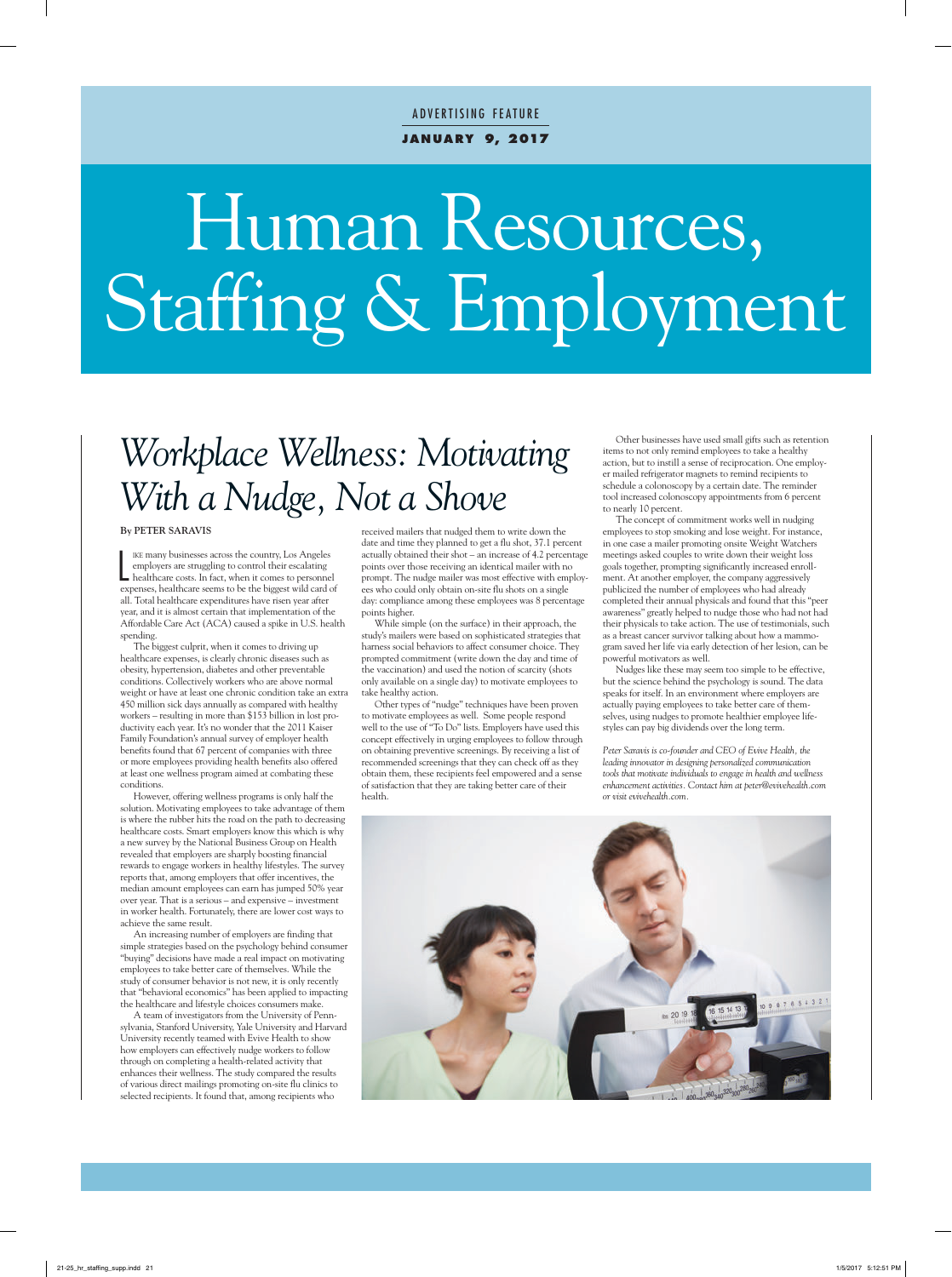# *The Interview Process – How to Select the "Right" Person*

We do you select the right person for your<br>business? There is no perfect answer, but the<br>interview process can be a tremendous help<br>if you was it offectively. In other work, we want ow do you select the right person for your business? There is no perfect answer, but the if you use it effectively. In other words, you must have completed all of the other steps in the hiring process in order to get the most out of the interview process.

Interviewing candidates for a position within your company is one of the final steps in the hiring process. Before you get to this step, you want to make sure that you've completed all of the preceding steps since each of these steps will have a direct impact on how effective the interview process will be. Below is a list of the steps involved in the hiring process. Note that after you have completed the interviewing process, there are still two additional key steps that you need to complete. In order to achieve the best hiring results possible, just remember that all of the steps are important.

In order, the key steps to finding the right person to fill a position in your company include:

• Determining your need to hire a new employee. Are you properly utilizing the skills and talents of your current employees? Do you know what needs to be done? Can your business growth support a new employee?

• Conducting a thorough job analysis. What are the job's essential functions and key performance criteria?

• Writing a job description and job specifica-

tion for the position based on the job analysis.

• Determining the salary for the position, based on internal and external equity. Is the salary comparable and proportional with the salaries and responsibilities of other positions inside your company as well as similar positions out in the marketplace?

• Deciding where and how to find qualified applicants. What are the recruitment techniques to be used? What is the time frame for conducting your search? Remember, advertising is not the only, or necessarily the best, way to recruit.

• Collecting and reviewing a fair amount of applications and resumes and then selecting the most qualified candidates for further consideration.

• Interviewing the most qualified candidates for the position, based on the job's description and specification.

• Checking references.

• Hiring the best person for the job. Hopefully, after reviewing all of the resumes, you will be able to pick and choose a select number of qualified applicants to be interviewed. (If not, you may want to expand your time frame and re-write any ad copy and/or look at another recruitment technique)

Now that you know where the interview process fits into the hiring process, let's take a look at the "do's" and "don'ts" of conducting a Successful interview.

#### **CONDUCTING THE SUCCESSFUL INTERVIEW - WHAT TO DO**

**1. Prepare in Advance for the Interview** • Know what you want in a candidate before you begin the interview. Review the job specifications and requirements that have been prepared.

• Know the job and its responsibilities. Review the job description.

• Prepare a list of standard questions concerning the candidate's skills, abilities and past work performance that you want him/her to answer.

• Prepare a list of prioritized and measurable criteria, either in the form of a worksheet or other method, for analyzing and comparing the candidates.

• Review the candidate's resume prior to the interview.

• Set specific appointment times and reasonable time limits.

• Be prepared to justify the use of any required employment test. Typically, the most legally defensible tests are those that involve a

"piece of the job." **2. Collect Pertinent Information During the Interview** 

• Since past behavior predicts future behavior, look for the candidate's behavior "patterns" as you collect information. For example, has the candidate enjoyed "big picture" work or detailed analysis more? Is he/she more of a generalist or more of a specialist? Oftentimes, by listening to how the candidate responds to your questions about previous jobs, you will be able to get a very good idea of what their behavior will be like in the future.

• Try not to offer too much detailed information up front so that the candidate will be

able to formulate answers that exactly fits your company's needs. Don't put the right words in his/her mouth! Remember, the candidate (hopefully) wants the job and will be looking to say the right thing to impress you.

• Ask questions that focus on the candidate's past performances. For example, if the job, such as an office manager, demands an individual who is well-organized and handles paperwork easily, you may want to ask, "How do you keep track of your own schedules and desk work in your current position?"

• Ask specific, structured questions in regards to specific problems that the job holder may face. Focus on past behavior and the results of the candidate's actions in a particular situation. For example: "As the customer service representative, you may encounter a few unhappy campers who will yell and scream at you over the telephone or in person. Have you had any experience dealing with difficult customers? Who was the most difficult customer you had to deal with? What was the situation? How did you resolve the problem?"

• Notice how well the candidate listens and responds to the questions asked.

• Note the candidate's choice of words and non-verbal behavior. Are they answering your questions clearly?

• Listen to the questions the candidate asks. Clarify the reasons why the questions are being asked. Notice which questions he/she asks first as they may be his/her primary concerns.

• Take detailed hand-written notes concerning job related topics that will help you distinguish the candidates from one another (especially if you will be conducting several interviews).

*Please see page 25*

# *Communicate Effectively with Your Staff*

#### **By BARTON GOLDSMITH, PH.D.**

To understand how to effectively communication in the workplace, you have to first understand some basic psychological truths about how we, as people, tend to communicate. o understand how to effectively communication in the workplace, you have to first understand some basic psychological truths

If we communicate to a person in the way they understand best, that communication will be accepted and the team member will respond faster and with more motivation. There are three types of communicators. The first are the Visuals, those people that take in and process information through their eyes. They also prefer to think, or rather visualize with their mind's eye. To be effective with them, you need to use key words such as "look, see, picture," etc. It is also valuable to give them printed or written materials to go along with what it is you are communicating. They prefer words that enable them to picture things.

The second type are Auditory communicators, these people use their hearing to develop understanding. They talk to themselves in words that their minds can listen to. They like words that help them hear things. When talking with them, use key words like "hearing, listening, sound," etc. These people tend to process information quickly and are sometimes likely to respond before you have finished talking.

Kinesthetic, the third type, are feeling people. It doesn't matter how things look or sound to them, it needs to feel right (not necessarily good). Still, others imagine things in terms of movement, feeling and action. The famous scientist Einstein used this kinesthetic type of thinking when he formulated his famous theory of relativity.

Listen to how your team member communicates, they will use the key words for their type in normal conversation. After you have discovered how they communicate, speak with them

#### **THINK LIKE AN INDEPENDENT CONTRACTOR, REGARDLESS OF WHAT YOU DO FOR A LIVING**

#### **By Dave Inglett**

Independent contractors (freelance journalists, software programmers, gardeners) wake up knowing that before sunset they must 1) re-prove themselves to clients and 2) learn a new wrinkle to up the odds of survival. But the self-employed are not alone. I contend that everyone-bellhop, computer scientist, or boss had best achieve the mindset of an independent contractor.

#### **An Independent Mindset**

People do realize that job security is gone, but many don't realize what it's been replaced by. The driving force of a career must come from the individual, not the organization. Every position must be created from scratch, a far cry from filling a set job description. Given the reality of today's entrepreneurial economy, there are few jobs awaiting any of us out there. Instead, most good jobs are co-created. Jobs are joint

in the same manner. It will greatly enhance your interactions.

To gain maximum interest, remember people are most interested in anything that has to do with them. This isn't egotistical - it's natural. Once you understand this, you can tailor your communications so that you receive maximum interest.

#### **BE AWARE OF NON-VERBAL COMMUNICATIONS**

Our senses shape our thinking. We remember and think about things as we saw, heard, or felt them. Some individuals and cultures stress one kind of thinking more than others do, though all cultures use all of them at one time or another.

ventures (with an employer) in problem solving. They are strategies to solve pressing problems in organizations.

#### **Succeed Serving Your "Customers"**

You must do something concrete, finite and measurable in the eyes of internal and external customers and your teammates. (Teammates are growing ever more important, since it's mostly your network of peers that gives you word-of-mouth credibility, on or off a payroll, and determines whether you're recruited for new projects.) Then, you must look ahead toward inventing or signing up for the next project, or joint venture.

#### **Educate Yourself**

You can't ignore the requirements to move horizontally and pick up new skills. Careers are continuing education. Again, the shift is monumental. How many have historically chosen a job based on whether or not it provides an attractive "learning community?"

#### **If You're The Boss**

Pretend you are leaving the company in six months with no replacement, overhaul your organization, and train your

You may not be sending the message you intend when dealing across cultures. You may be misinterpreting the sender's message because of cultural differences. It is important to be aware of mixed messages and not make assumptions about the meaning of non-verbal communications.

Many people believe that when they speak, their words are the primary transporters of their thoughts. That's just not the case. Become aware of nonverbal messages to harness your communication power.

#### **DON'T LOSE IT**

This final tip is one of the most powerful things you should NOT do. If you get angry,

people to take over your job. Then find a new way to add value yourself. Be prepared to repeat the cycle, over and over again (maybe with different employers), until you retire.

#### **Organizational Design**

"Think independent" also has a place in overall organization design. Corporate architects might imagine companies as collections of independent contractors. One manager, at an aging monolith of an organization says the lumbering firm is dealing with "the impediment of structure" by trying to make everyone an entrepreneur--that is, "turning the whole company into a type of franchise organization in which there is a more direct economic connection between tasks and rewards." Contract the mindset of the independent contractor with this common experience: Following the last-minute change of plans, I phoned a hotel one morning for a reservation. I was disconnected, put on hold, etc. Finally, I reached a person at the front desk. He flatly declared he couldn't help me. When I asked "Why?" (calmly), he responded (calmly), "I'm not a receptionist." Nor is he long in the world of the employed.

*Dave Inglett is an independent career management specialist.*

you lose. When you "lose it" in front of team members, their confidence is shaken and your credibility is undermined. If you start to get over-excited, take 20 minutes to cool off and then reconvene your meeting. It may help you to remember this quote by Thomas Jefferson; "Nothing gives one person so much advantage over another as to remain cool and unruffled under all circumstances."

*Dr. Barton Goldsmith is a keynote speaker, business consultant and author. Considered an expert on small business, he has spoken to audiences worldwide. He may be contacted through his web site BartonGoldsmith.com or at (818) 879-9996.*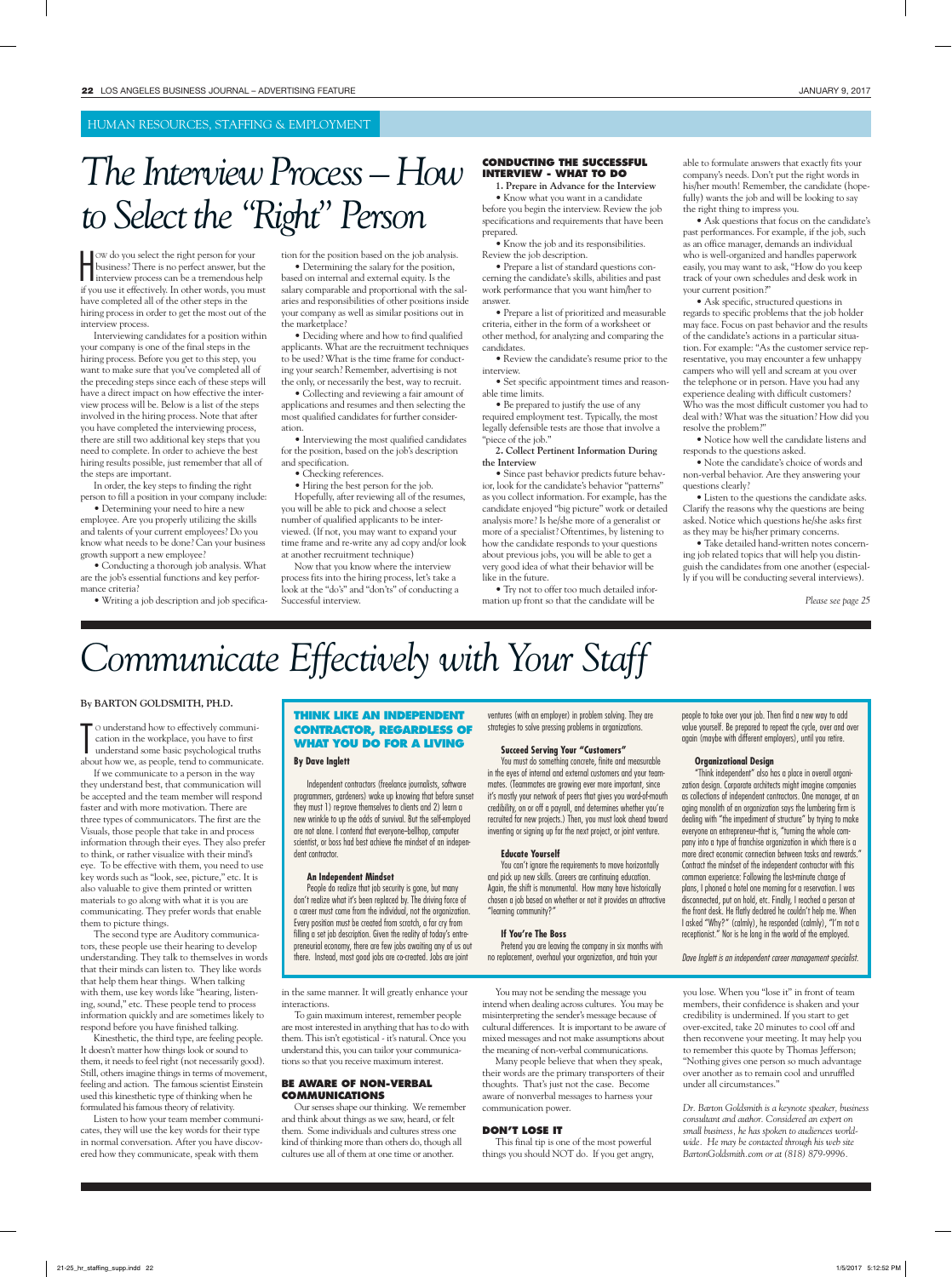# Thinking about your business is a big part of ours.

#### PUT OUR TAILORED INSIGHTS TO WORK FOR YOU.

To make confident decisions about the future, middle market leaders need a different kind of advisor. One who starts by understanding where you want to go and then brings the ideas and insights of an experienced global team to help get you there.

Experience the power of being understood. Experience RSM.

rsmus.com



#### THE POWER OF BEING UNDERSTOOD AUDIT | TAX | CONSULTING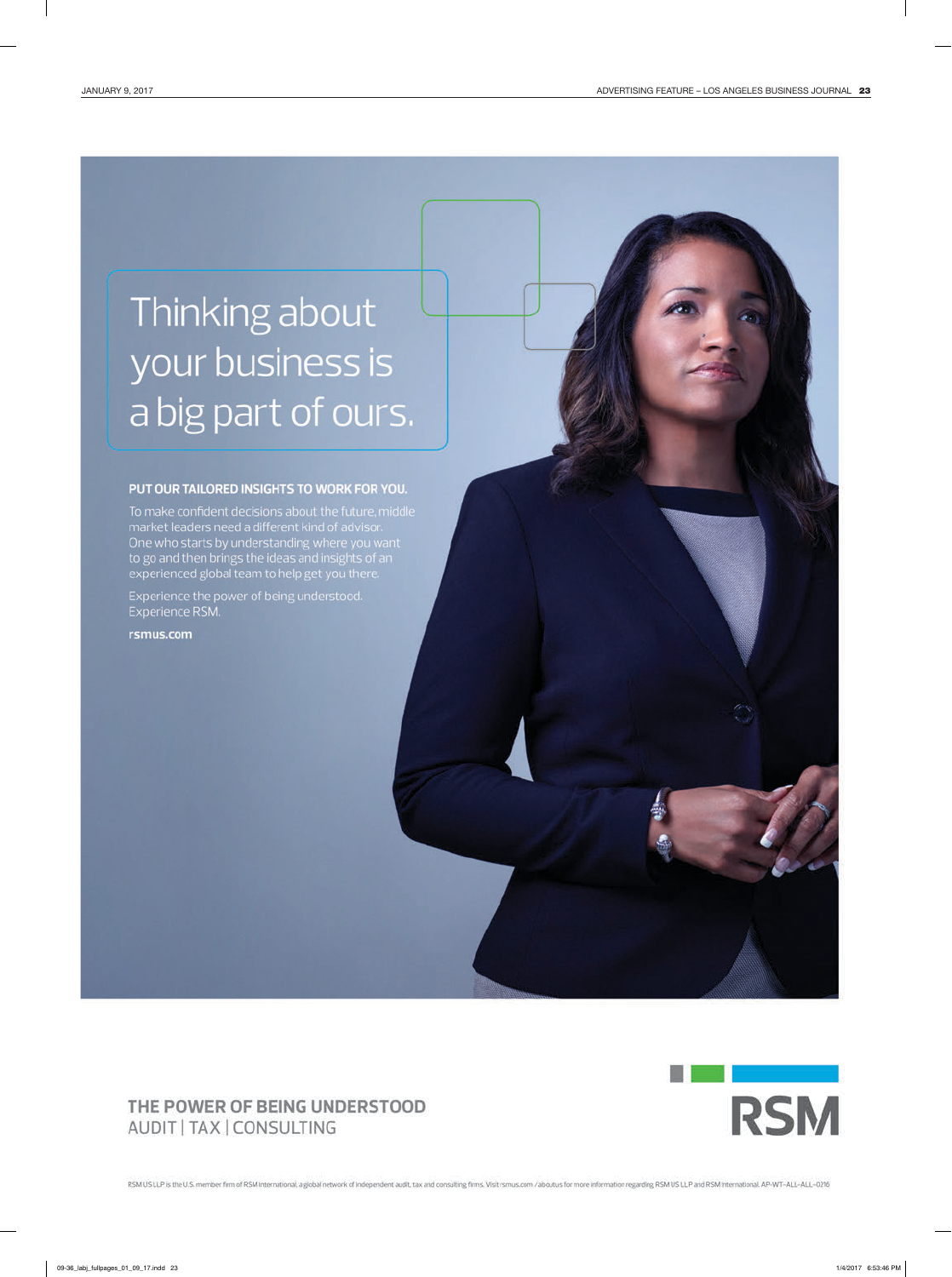# *Worker Misclassification: Are You Risking Millions Of Dollars Without Even Knowing It?*

#### **By PETER DAMERIS**

A RE you aware that at this very moment, you<br>company could be at risk? As the President<br>and Chief Executive Officer of On Assign-<br>mont, Ine (NNSE, ASCN), Lacel with muried re you aware that at this very moment, your company could be at risk? As the President ment, Inc. (NYSE: ASGN), I deal with myriad issues affecting employers and talent. We are one of the foremost providers of in-demand, highly skilled professionals in the technology, digital, creative, healthcare, and life sciences sectors. We pride ourselves on transparency and being best in class, remaining abreast of critical issues, sharing our knowledge and best practices with our community and our clients to help mitigate unnecessary employment risk.

One of the most critical issues today is worker misclassification. It affects companies of any size and, if left unaddressed, can have serious financial ramifications. It's important to understand what it is and alert you to the dangers involved.

Worker misclassification is the practice of labeling and treating workers as independent contractors rather than employees, whether deliberately or accidentally. Most companies are unaware that they're even doing it, let alone the risk it creates, even though the misclassification is accidental on their part.

However, some employers attempt to reduce

payroll costs and avoid paying standard benefits or unemployment and payroll taxes on these workers. Instead, they put workers under the independent contractor umbrella (commonly perceived as anyone who completes a 1099 form), hoping to cut costs.

These companies are putting their bottom lines at tremendous risk. Several large companies have already learned tough lessons about the consequences of misclassification. Heavy hitters like Uber, Lyft, and FedEx have all felt the financial sting of such consequences—with hefty price tags in the hundreds of millions.

In June, FedEx agreed to a \$240 million joint settlement stemming from a class action lawsuit involving misclassification. This comes on the heels of a \$226 million dollar settlement in 2015 for a California-only class action misclassification suit. That's a combined total of \$466 million paid.

Uber is currently embroiled in a class action misclassification lawsuit, and is in frantic talks with its drivers to strike a deal after a California judge threw out an initial settlement of \$100 million, finding it too low. That case is currently awaiting a trial date, pending appeals filed by Uber.

Equally alarming for employers is the crackdown on misclassification by the Internal Revenue Service (IRS) and the Department of Labor (DOL), which estimates that 30% of employers may be misclassifying their workers. Meanwhile, the IRS has ramped up the investigation and enforcement of misclassification in an attempt to recoup what could be billions of dollars in lost tax revenue due to workers being misclassified.

In an effort to improve compliance and present a united front to employers on the issue, the IRS and the DOL signed a memorandum of understanding, allowing the sharing of information and resources to increase compliance with both federal tax requirements and labor laws.

Now, as a leader in your organization, it's time to ask yourself some difficult but necessary questions:

"As a company, are we creating unnecessary risk?"

"How would it impact us financially?" As an employer, you should look at your business practices and determine if misclassification has occurred. If it hasn't, then you will have increased awareness and can stay vigilant to ensure continued compliance.

However, if you discover that misclassification is occurring, you should formulate a comprehensive plan to address it, correct it, and bring your company into compliance. The short-term promise of potential payroll savings won't matter if your company gets hit—either by a lawsuit, or

by a multi-agency audit. Are you prepared to risk that legal exposure or back taxes and penalties and the potential judgment they may bring?

We all endeavor to lower costs of services, turn human capital into variable costs versus a fixed cost, and improve productivity by reducing down time and attracting highly skilled employees. However, we must be aware of how to achieve these benefits without running afoul of labor laws. We want you to know that we are here to help organizations navigate these tricky waters and enjoy the benefits of attracting talent that are productive and flexible.

I feel tremendous pride in the fact that On Assignment provides a solid solution to remove the worry of "what if?" Let On Assignment partner with you and provide the talent you need and you can rest easy, shielded from misclassification claims.

Our companies are proven leaders in talent solutions, so regardless of your industry, you can feel secure in the knowledge that our 30 years of success and expertise and are working to protect you and help safeguard your bottom line. We are On Assignment.

*Peter Dameris is President and Chief Executive Officer of On Assignment, Inc. Learn more at www.onassignment.com.*

# *Staffing: Plug a Hole or Take the Best "Player" Available?*

#### **By BOB GREENFIELD**

N most walks of life, establishing a clear focus<br>is a good thing, and the sharper the focus the<br>better. However, when it comes to employee<br>recruiting and hiring to build a high performing n most walks of life, establishing a clear focus is a good thing, and the sharper the focus the better. However, when it comes to employee team or workforce, I'd like to suggest that a narrow or laser-like focus might not be the best approach and can be unnecessarily limiting.

I'm always intrigued in learning about different professional sport teams' strategies as they prepare for their respective Leagues' drafts. A professional sport's amateur draft is one of its two principle mechanisms for recruiting and "hiring" its work force. Their broad strategic philosophies can probably be clumped into two main categories: drafting players to address clear needs or "plugging a hole," and drafting the best player available regardless of their specific needs at that time.

This is a classic dilemma. Should a team draft a player who may fill a known and defined need, or take the best player available, even though that "best" player may be at a position where they are not currently in pressing need? This is a dilemma because it's always easier to build a work force when you hire to fill specific needs. It's easier. But is it more effective at building winning teams and organizations? Is it applicable to non-sports organizations like yours? It is an interesting debate and perhaps one without a clear-cut winner.

I'd like to argue the case for taking the best player available and its broader applicability to work organizations. In our non-sports businesses and organizations, it is unconventional and certainly less practical to simply hire the best player irrespective of the fit between skill and experience and a particular opening. I wrote

that it is easier for sports team to draft to fill specific needs. What is true in professional sports franchises is even more true in organizations where HR departments are often laser focused on meeting an internal customers' explicit specifications. I know from conversations with many managers that they often don't believe they have the luxury to take the "best player available" given the pressing need to backfill a particular position or address a critical staffing need.

When you find an employee with such qualities, someone who is truly a great "fit" in your organization's work culture, the odds are very high that they will become a valuable asset regardless of their current skill set. The preoccupation with hiring the right "skill" fit is similar to the preoccupation with having the right organizational structure. Even in the PERFECT organizational structure, a group of people poorly led and motivated and with commensurately poor attitudes will always find a way to fail. Yet in the most awkward organizational structure, the right people, a group of motivated go-getters willing to persist until they find a way to succeed will accomplish their goals in spite of the structural impediments. It's always about having the right people. I am convinced that the kind of "people" that differentiate winning organizations

**Should a team draft a player who may fill a known and defined need, or take the best player available, even though that "best" player may be at a position where they are not currently in pressing need?** 

Let's start with the question of how to define "best player" in the first place. Is it the candidate with the best resume, brightest credentials, most prestigious pedigree, and best fitting job skills? I think organizations may too often hire the "resume" and skill and knowledge sets without looking carefully enough at organizational (culture) "fit" and key intangibles. Examples of such intangibles include adaptability, work ethic, humility and willingness to learn about and fit into the organization culture, winning attitude, etc. These qualities are worth their weight in gold.

from the rest has much more to do with attitudes than skills.

I would rather have dedicated, professional, resilient, self-motivated, refuse-to-lose "team" players developing the skills they need than perfectly-skilled people who are unmotivated and cannot (or will not) work well together, as it is far easier to teach the organization, product, market...anything, than it is to teach integrity, work ethic, diplomacy, political savvy, presence, and a winning attitude. Said another way, I'd rather hire the inexperienced candidate with the winning mind set and help him learn what

he needs to about my business, than hire the experienced and credentialed person who may not be able or willing to Un-learn things that will not serve him well in my organization. So "best player" for me is much more a function of intangible qualities than technical job skills.

Am I saying that what a prospective employee "knows" is irrelevant to their future job performance? Yes and no. Yes, their job-specific knowledge may be irrelevant in the long term. No, their ability to know, i.e., their intelligence, is incredibly relevant. Intelligence is an absolute pre-requisite. I'm counting on that great attitude's ability to be a quick study and expeditiously make up for the gap in experience. Learning ability and curiosity are critical for both the experienced and inexperienced candidate.

But at the end of the day, I think there's something very analogous between sports teams and work teams. Talented and versatile athletes with a team-first attitude and an unshakable commitment to do what it takes (including subordinating an ego) to win will achieve superior results to the team with unadaptable experts who have a much clearer concept of what's "not my job."

With a light apology to those who prefer not to see sports related to business, perhaps we can all learn something from the way professional sports teams' general managers think about staffing their high performing teams. In our narrowly focused efforts to fill a specific position, we may overlook the available all-star who plays a different position. Organizations are nothing more than the people who comprise them. Get the best ones you can.

*Bob Greenfield is an expert in organization development and is owner and principal consultant of Greenfield Management Strategies (GMS). Established in 1999, GMS works in partnership with clients in the private, non profit, and public sectors on a variety of strategic, organizational, and people issues in order to improve collective performance and individual satisfaction. To learn more, visit www. greenfieldmanagementstrategies.com.*